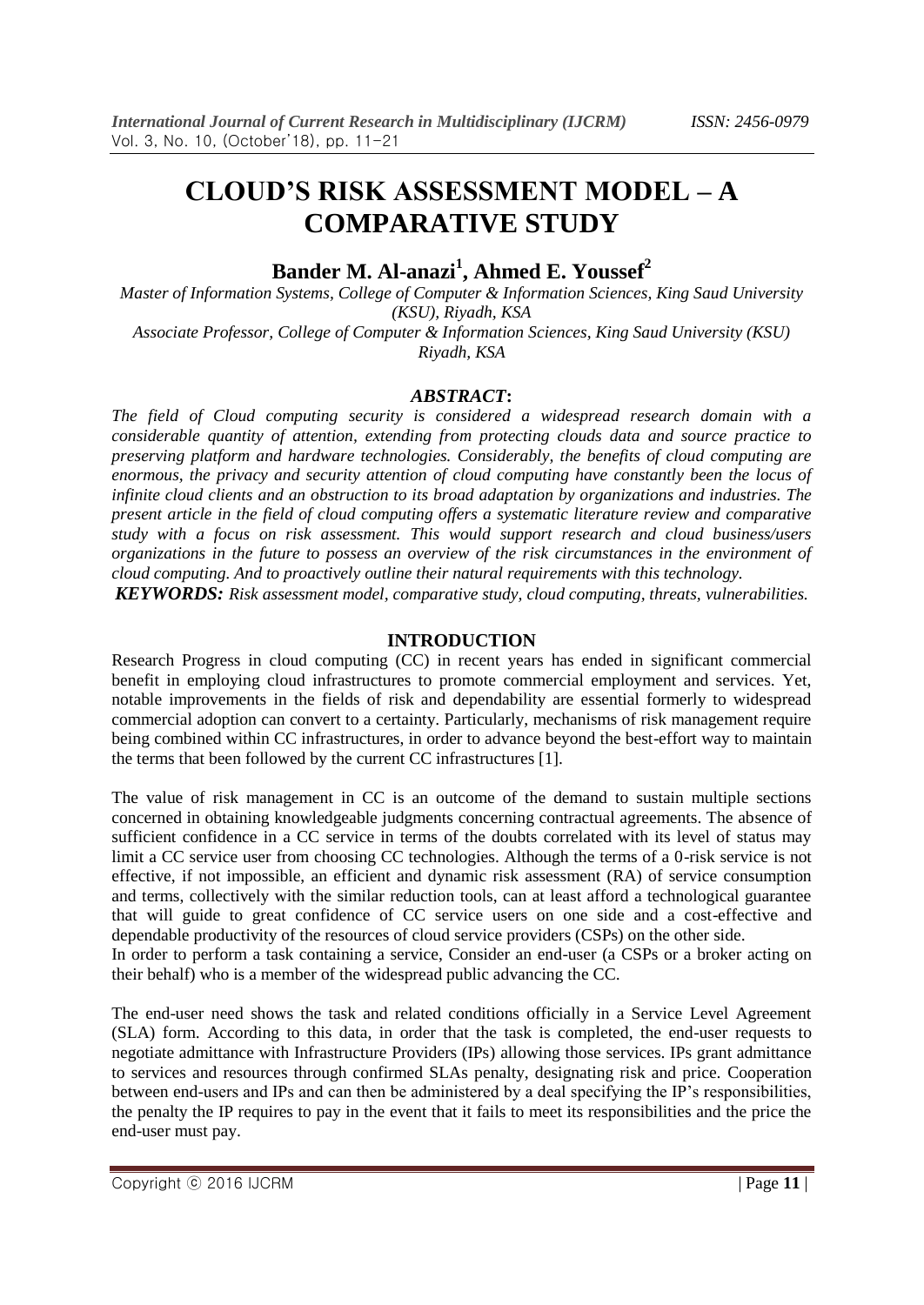The employment of SLAs to administer such cooperation in CC is obtaining momentum [1]. Furthermore, IPs require well-balanced infrastructures, then they can raise the Quality of Service (QoS) and decrease the quantity of SLA breaches. Such a way to increases the economic interest and motivation of end-users to outsource their IT tasks. A requirement to this is the IP's trustworthiness and their capability to successfully achieve an accepted SLA. In all stages of the service lifecycle for these stakeholders Risk assessment is regarded: IPsthroughout service access internal operations and control and end-users throughout service deployment. RA is regarded in the following context in service deployment:

- 1) What is the risk of dealing with before sending a request from the SLA to IPs, and which IP is less risky?;
- 2) Once the request reaches the IP from the SLA, regarding the end-user, what is the risk of dealing with it from where the request arrived from?;
- 3) The IP works in the admission control what is the risk of admitting the SLA request?; and
- 4) After the end-user receives an offer from the SLA, for using a service in an IP what is the risk connected with this i.e. enrolling an SLA by the IP?

The IP is enabled by the RA to selectively determine which SLA requests to admit (and which to fulfill and monitor consequently at service operation). Then again, end users need to get acquainted, risk-aware choices on the SLA quotes they receive from the IPs so that the choice is satisfactory and time stability risk and cost. They certainly profit of an assessment of the risk of an SLA breach, because it permits them to define the economic assumptions of corresponding to an appropriate SLA offer. In assessing the reliability of an IP's own RA, This is where RA can play a fundamental role. In service operation, RA assets to sustain the following:

- 1) What is the SLA risk of failure? from the end-user perspective,
- 2) Similarly what is the risk of failure of a particular SLA from the IP perspective? Of the CC infrastructure? Here, IPs work continuous RA at service operation, observing events of lowlevel from the infrastructure like the VMs security risk of failure.

Moreover, continuous monitoring service and RA has also performed by end-users level nonfunctional QoS metrics, for example, the reliability of VMs. as a general methodology, RA has been included into service computing like Grids [2], [3], [4] or concentrating on a particular sort of risk, like SLA achievement [5], [6].

The present article in the field of cloud computing offers a systematic literature review and comparative study with a focus on risk assessment. This would support research and cloud business/users organizations in the future to possess an overview of the risk circumstances in the environment of cloud computing. And to proactively map their indigenous needs with this technology.

**LITERATURE REVIEW**

# **2.1 Essential concepts**

#### **2.1.1 Cloud computing (CC)**

In literature, for cloud computing, there are several definitions. The NIST [4] defines CC as "a model for allowing ubiquitous, available, on-demand network access to a shared pool of configurable computing resources (such as. Networks, applications, storage, servers, and etc.) That can be immediately released and provisioned with minimum management effort or service provider interaction''. ECSS [5] describes it as the distribution of computational sources from a location other than your current one.

CC can be essentially classified into three main models classified based on to their uses; Cloud Software as a Service (SaaS), Cloud Platform as a Service (PaaS) and Cloud Infrastructure as a Service (IaaS). SaaS which deliver software over the Internet (for instance. Google Docs), PaaS which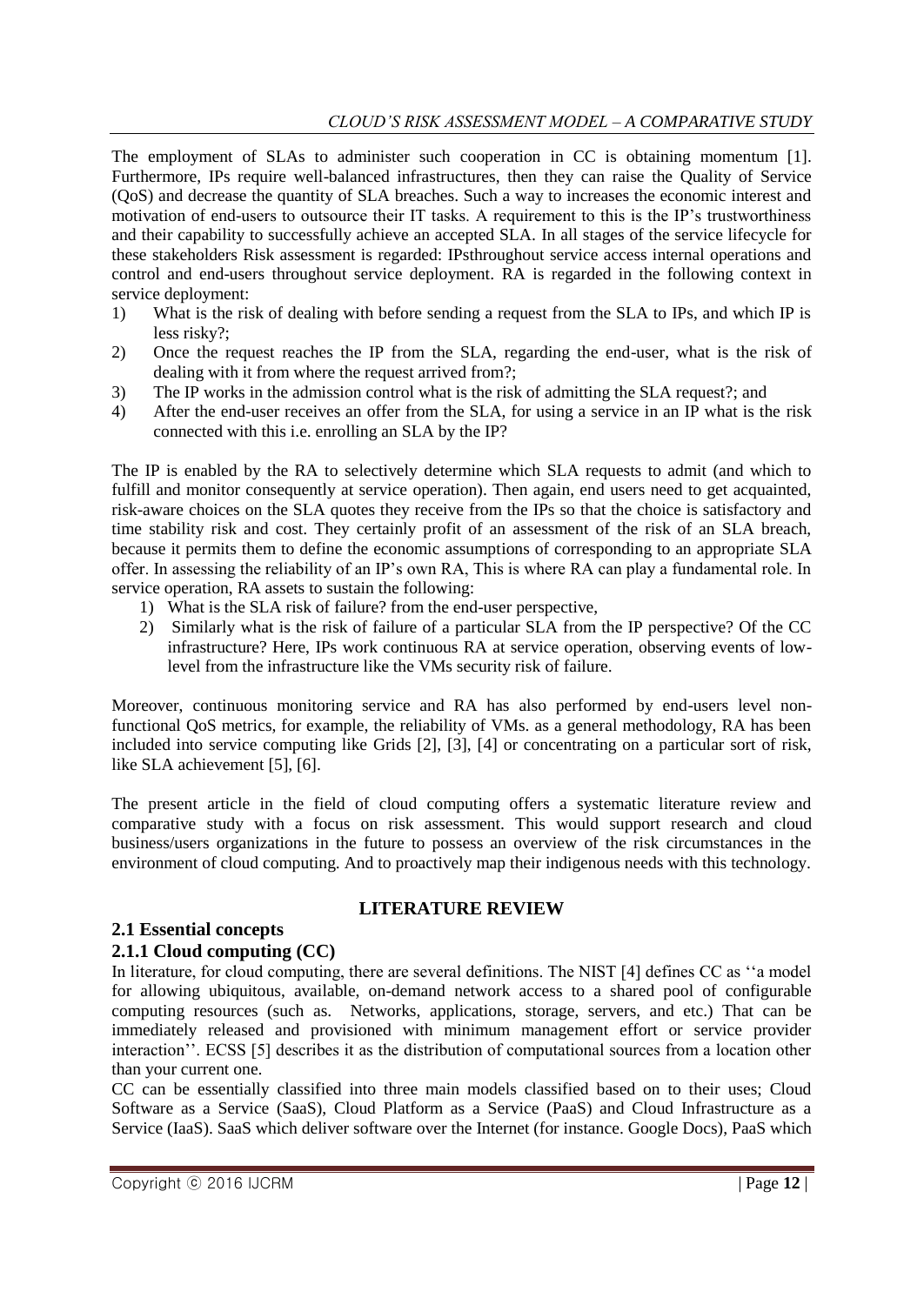mainly offer virtualized running environments to CC services (for instance. Force) and IaaS which provide virtualized computing resources as a service (for instance. Windows Live Skydive).

# **2.1.2 Risk assessment (RA)**

―Risk is not totally wrong, as an opposite, it is required to development, and failure is regularly an essential element of learning. Still, we need learn to weigh the potential negative consequences of risk against the possible profits of its related opportunity" [9].

Risk management (RM) refers to a formed collection of methods and activities that are employed to regulate an organization and to manage the multiple risks that can influence its capability to accomplish objectives. According to ISO 31000 introduction, the RM as a term refers to the architecture that is employed to control risk [10]. RA in the process of RM is only a single step.

RA is the process of defining their probability of happening and recognizing the security risks to a system, their influence, and the safeguards that would decrease that influence. The central goal of RA is to define suitable controls for diminishing or removing those risks. In general, there are four steps of RA as follow [11]:

1) Identification of Threat.

All potential threats to the system are identified in this step. It permits identifying the possible threat causes and promotes a table of a threat report that is possible threat sources that are appropriate to the system.

2) Identification of Vulnerability.

To develop a list of system vulnerabilities is the goal of vulnerability identification step (flaws or weaknesses) that could be employed by the possible threat sources.

3) Determination of Risk.

The idea of risk determination in step three is to evaluate the level of risk to the system.

4) Recommendation of Control.

Fourth step represents the aim is to suggest some commands that could lessen or cancel the identified risks, as relevant to the system organization's procedures.to to diminish the level of risk to the system is the aim of the suggested commands.

# **2.2 Risk analysis techniques**

Risk analysis techniques are commonly classified into the qualitative or quantitative analysis:

# **1.2.1 Quantitative Risk Analysis (QtRA)**

Quantitative risk is employed in many well-developed industries but still it is not ordinarily employed in IT. However, risk methodologies can include qualitative and quantitative as partially. It is the authors' view, however, to classify all of the primary methodologies as primarily qualitative since none of them can provide ALEs that can credibly be employed to estimate precise costs versus profits as QtRA should. They preferably afford a more general sense of benefit versus cost despite sometimes holding features that are predominantly quantitative, such as conflict statistics [12].

# **1.2.2 Qualitative Risk Assessments (QlRA):**

It is a method that defines in detail the likelihood of consequences. This method is employed in situations where it is hard to display a numerical measure of risk. It is, for instance, the existence without sufficient data and numerical data. Such analysis can be employed as an original evaluation to identify risk [13]. The following are some of the influential RA methodologies possible today: OCTAVE [14], and MEHARI [15].

Some are openly accessible (e.g. OCTAVE), while others are limited to members of groups that are co-operating to form and updated them (e.g. SPRINT). The following are concise descriptions of each of these methodologies. OCTAVE [14] is a process of evaluation on the basis of the operating assets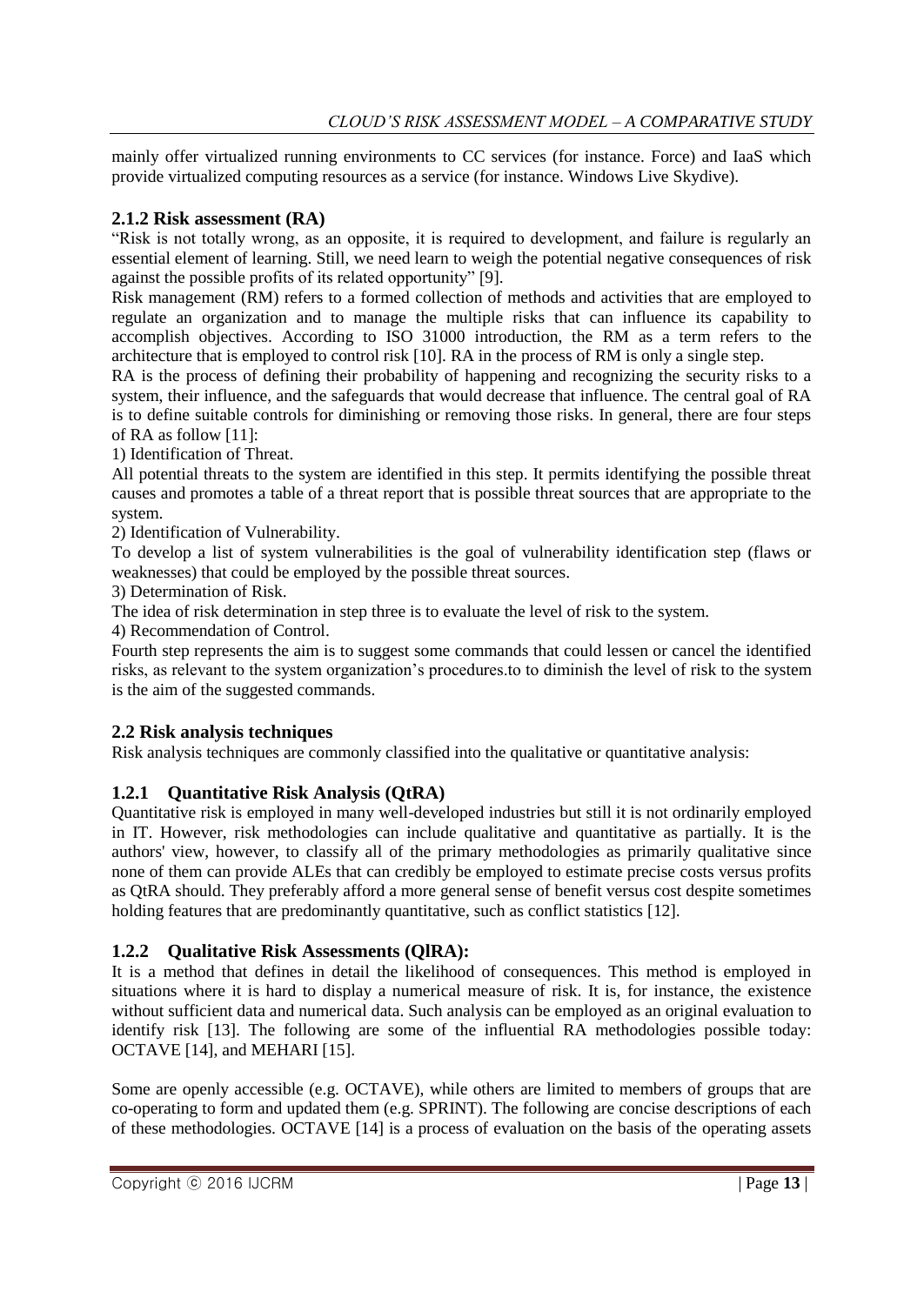of the company for threats and vulnerabilities. MEHARI [15] in the context of the security of ISs is a RA system; this system is composed to fit the requirements of every company.

These mechanisms have not been produced especially for CC environments. In common IT environments, to obtain IT related services, everybody in the business should go to the IT department. However, the RA become more complicated for CC, there are various problems that are possible appeared? Amongst them is the question of multi-tenancy that indicates the data can be placed at different geographically assigned nodes in the CC and the authority over where the processes really operated and where the data remain.

Current RA processes and standards (such as ISO/IEC 27005) are regularly concentrated on forming the various activities and steps to be conducted. Their attached value also relies on the information foundation of risks [16], [17], [18] and CC security requirements [16], [18] they demand. They are the data to the activities conducted. The methodological features are therefore commonly accurate since they form on a well-defined process and construction to be followed.

# **1.3 CC systems and cyber security challenges**

As a new technology CC that has facilitated innovation for an increasing quantity of organizations. as part of their innovation process, It permits developing CC skills, for their services and products distribution, and diversification, also their entire organizational extension and evolution CC is an emerging paradigm of computing that substitutes computing as a private line by computing as a common benefit. It can be described as the delivery over the Internet of on-demand computing sources on a basis of pay-for-use. The resources (such as processing resources and data storage) are provisioned across the internet in a dynamic way and its subscribers are billed based on the utilization of computing resources. CC grants all the benefits of a common service system, in terms of economy of convenience flexibility, and scale but it proposes substantial problems such as the need of authority and loss of security.

However as more and more data on companies and individuals are located in the cloud, obstacles are starting to develop mainly about security. In fact, data users' externalization gets difficult to sustain data privacy and integrity as well as availability which creates serious outcomes. Security is the influential difficulty in CC systems [19], [20], [21], [22], [23], and [24]. In fact, According to a survey carried by IDG enterprise in 2014 [25] for CC, security is strongly the prime concern. In fact, up from 61% in 2014, and higher between finance groups (78%), 67% of groups have concerns regarding the security of CC clarifications. The further difficulties for decision-makers are not yet on the equivalent playing field; only 43% are regarded with integration, accompanied by the ability of CC solutions to fit enterprise standards (35%) [25]. Presented their high-security concerns, groups are integrating tools and strategies (like CC security control and its tools) to reduce these difficulties over the next months.

#### **RELATED WORKS**

# **1.3.1 RA for conventional system**

RA has been under discussion in a different area by many types of research. In [26], Smartphone has been the main topic to be discussed in a RA method; this method represents an RA as a method is tailored for Smartphone. This kind of device is not treated by the method as a single entity. Alternatively, it recognizes Smartphone assets and affords a comprehensive list of distinctly applicable threats.

The triplet's assets that are associated with permission and threats combinations. Then, the risk is estimated as a combination of threat likelihood and asset influence. The method employs user data, with regard to influence estimate, joined with statistics calculation of threat likelihood. In [27], the present paper offers a method for a probabilistic model run conditions of RA on security. The normal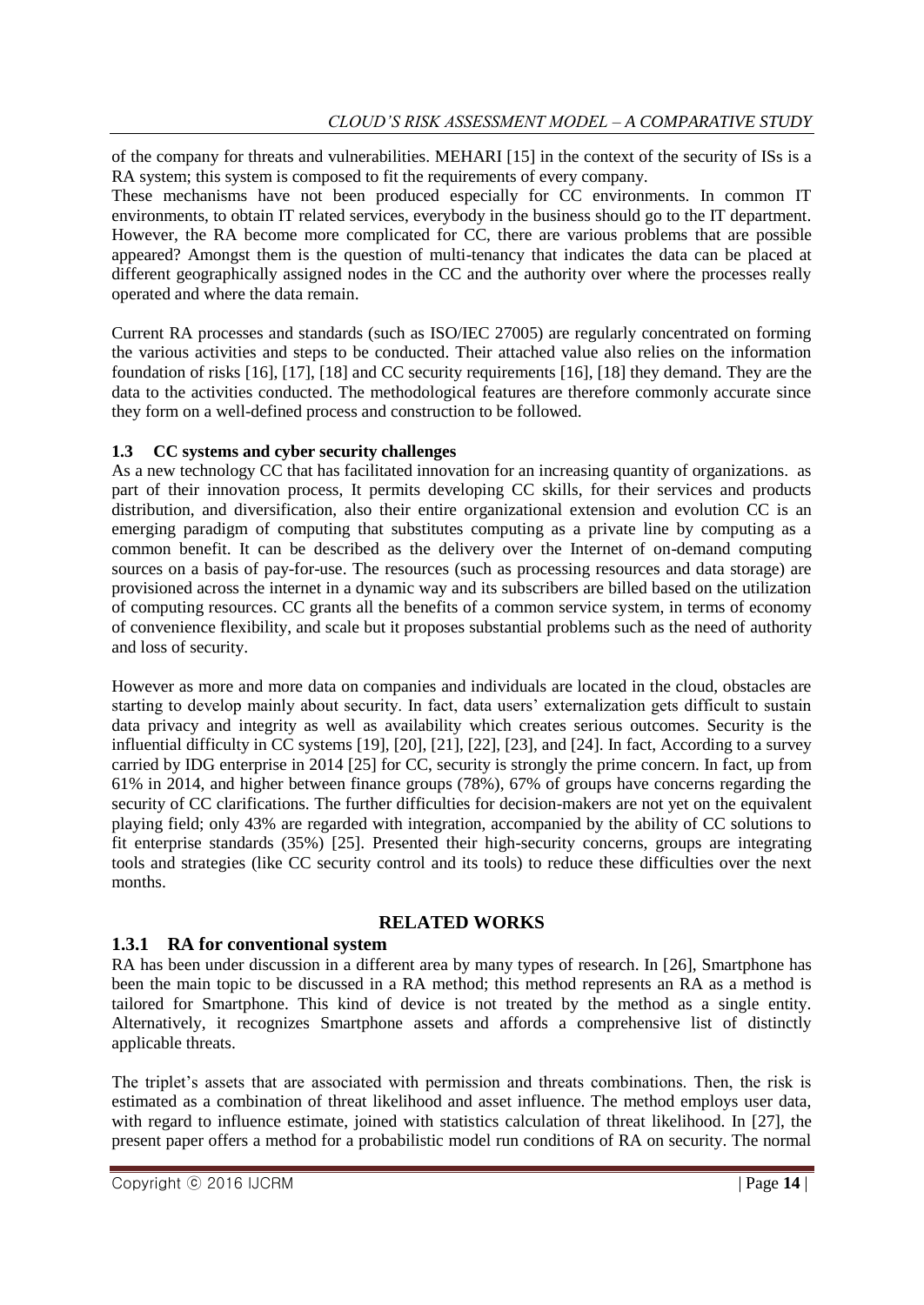relations of security conditions are described employing MEBN logic that forms a specific and clear formal RA model that carries evidence-driven arguments.

There are a number of methods for QtRA exist. In [28], they offer a cost-benefit analysis process as a kind of SAEM method which is for interpreting security design determinations based on the observation of a "threat index". Nevertheless, it is an theoretical opinions. In [29] they offer security ontology for coordinating information on assets and threats. This activity generates a method for QtRA and forms classification for every one of these groups, employing its own framework. The work does not employ recognized guidelines or standards as an input for its evaluation model, so wanted tools and countermeasures have to be determined in the process of risk analysis. QtRA conditions are reflecting in [30] uses PACT as a "filter" organized in series to discover a proportion of the impact of the risk factor or likelihood. Still, it lacks the capability to express the consequences of various risk factors. The SSRAM framework in [31] affords a prioritization that assists in defining how the risks recognized will be discussed in various stages of software improvement. Anyway, it lacks a baseline for systematically recognizing possible reasoning and risks about their interactions and relationships in a true operational situation.

In [32], a new method is suggested, in which AHP that stands for (Analytic Hierarchy Process) can be merged with some varieties, is shown. The method involves; firstly, the analytic structure of the RA is formed and the method of PSO broad judgment is adjusted according to the exact provision of the data security. Secondly, the risk level placed ahead is PSO view of the risk possibility, the risk consequence cruelty, and risk uncontrollability. Finally, it contributes examples to confirm that this method Multi MOPM can be suitably utilized to security RA and for establishing the risk control strategy of the IS security it presents thoughtful data.

# **2.4.2 RA for CC**

The practices and principles of risk assessment In recent years were included into the field of utility computing like Clouds either as a focus on a particular sort of risk, like security problems [33] or as a general methodology [34][35][36][37][38][39].

RA reports of CC was released by ENISA, it pointed out the security risks and benefits in CC, afforded some possible suggestions and outlined a collection of assurance standards to evaluate the risk of choosing CC services [40] [41]. In [42], a QtRA model based on NIST [33] (QUIRC) is given to evaluate the associated 6-keyss security risks sections of security goals in a CC (i.e., availability, mutual audit ability, multi- party trust, usability, integrity, and confidentiality). The quantitative definition of risk is introduced as an output of the possibility of a security agreement, i.e., an occurring threat situation, and its possible consequence or influence. for the assigned application The entire platform security risk is under a provided security purposes category can be the average across the cumulative, the sum of n threats that map to that security purposes category. In addition, a weight that outlines the significance of a provided security purposes to a distinct organization vertical is similarly required and their sum continually adds up to 1.

This model uses an extended band Delphi technique [43], employing rankings built upon expert opinion regarding the consequence and the likelihood of threats, as scientific ways to assemble the data needed for evaluating security risks. The benefit of this QtRA is that it permits CC and CSPs consumers as well as the regulation agencies the capability to comparatively assess the corresponding robustness of several CC vendor contributions and suggestions in a defensible way. However, the difficulty and challenge of applying this approach is the accurate set of historical data for threat events probability calculation, to be evaluated CC platforms and their vendors it demands data input from those. The same efforts were done in [44].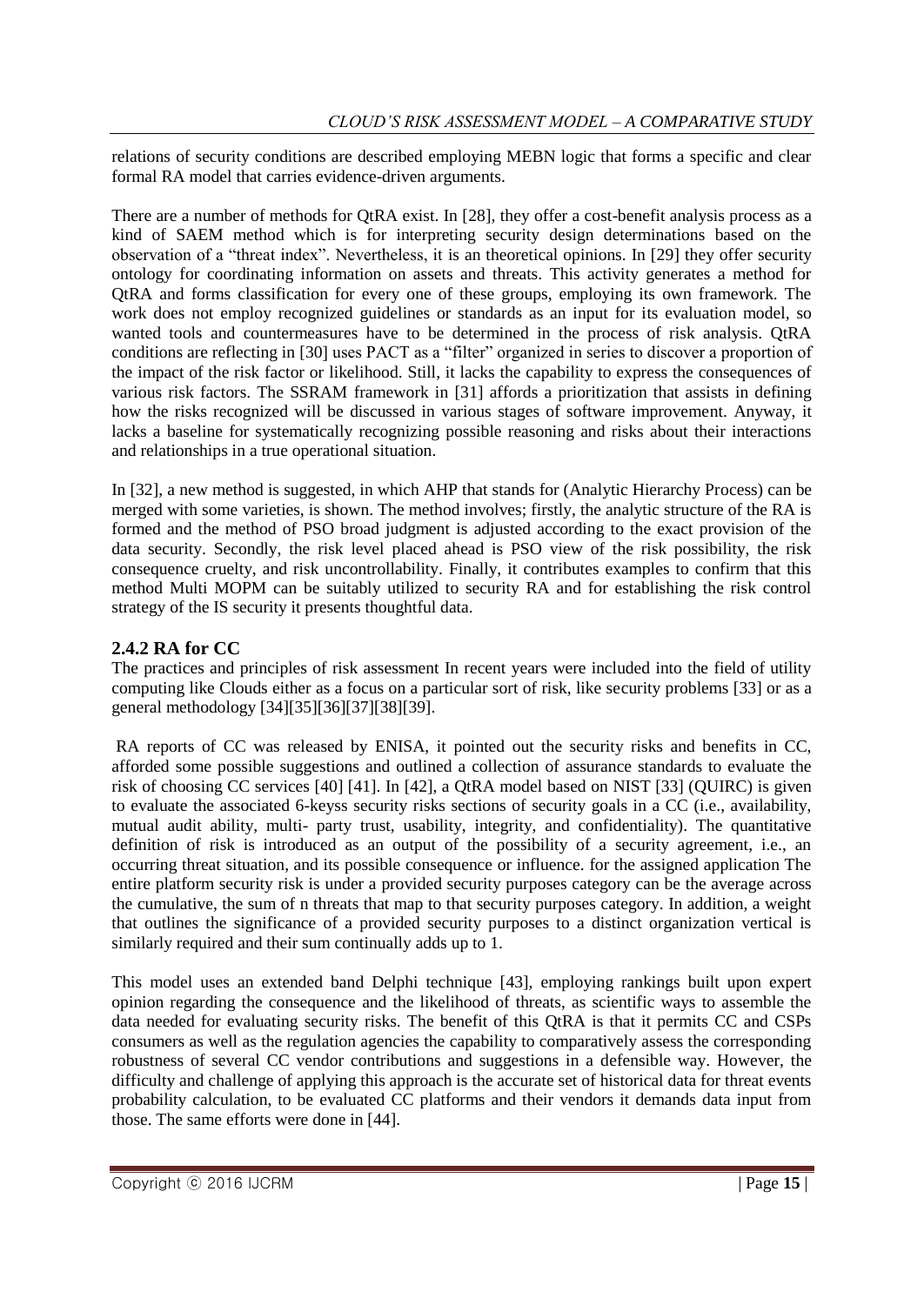In [45], from the perspective of a CC in a risk analysis approach, the user is offered to analyze the risks of data security before placing into a CC environment his confidential data. The central goals of this work are to assist CSPs to guarantee their customers about the approach and data security can also be employed by users of cloud service to conduct a risk analysis before placing their significant data in a security sensitive CC. trust matrix is the base for this approach. There is a need for approaches to structured analysis that can be employed for risk analysis in CC.

In [46], an SEBCRA method that is knowledgeable of the Business-Level Objectives (BLO) of a presented CC group is given. The method is designed for a CSP to promote the fulfillment of a BLO, i.e., advantage maximization, by maintaining, treating CC risks and evaluating. The center idea on which this method is based is that "Risk Level Evaluation for each BLO is equivalent to the possibility of a presented risk also its influence on the BLO in question", as soon as risk has been estimated, the Risk Treatment sub-process determines possible risk-aware procedures, policies and controls to carry an suitable risk reduction procedures, such as, bypass the risk, by removing its cause(s), decrease the risk by holding measures to cut down its possibility, its influence, or both, accept the risk and its associated outcomes or delegate or transfer the risk to outside groups. In a worthy experimentation, the RA method confirms that it permits a CSP to maximize its advantage by carrying risks of provisioning its individual Cloud to 3rd party providers of CC infrastructure. This RA method can be enlarged and promoted to serve as an autonomic risk-aware program also to tackle situations where various BLOs are determined by a CSP, which will be based on heuristics and business-driven management that assist the CSP in developing its reliability.

In [47], RA as a service based on a cloud is suggested as an encouraging alternative. CC offers various features that challenge the effectiveness of modern evaluation approaches. In particular, the multi-tenant nature and on-demand, automated, of CC is at differences with the static, individual process-oriented character of the systems for which representative evaluations were composed. Still, the autonomic RA is in distant from the light, since the RA is a difficult task to accomplish. In [48], a framework described and named as SecAgreement (SecAg) is shown, that enlarges the negotiation of the current SLA, WS-Agreement, to enable security metrics to be displayed in service classification service level objectives and terms. CSPs is enabled by the framework to incorporate security in their SLA contributions, raising the likelihood that their services will be employed. We represent and illustrate a CC service matchmaking algorithm to rank and assess SecAg improved WS-Agreements by their risk, enabling groups to quantify risk, recognize any gaps of policy agreement that might exist, and as a conclusion choose the CC services that best satisfy their security demands.

In [49], they offer a methodology for conducting security RA for CC architectures in deferent degrees basing on commands of Bayesian dependencies. The central purpose of the present paper is to demonstrate how to estimate the relative risk (RR).

In [50], for the security policies and lists the similar circumstances the present paper sums up eight sorts of threats. Searching with virtualization and collaborative of CC technology and so on, using AHP theory and presenting the correlation coefficient to analyze the various objective decisions, the paper proposes a new information security RA model based on AHP in CC. Therefore, the purpose of this paper is to prepare the security RA procedures of the data system in the CC.

# **INFORMATION SECURITY RA MODELS**

In this section, we present for CC system the fundamental security RA models. Actually, these models quantify the security of a computing system by a stochastic variable that describes for every stakeholder, the quantity of loss that occurs from system vulnerabilities and security threats. We offer forward five models for CC system. To quantify security violations.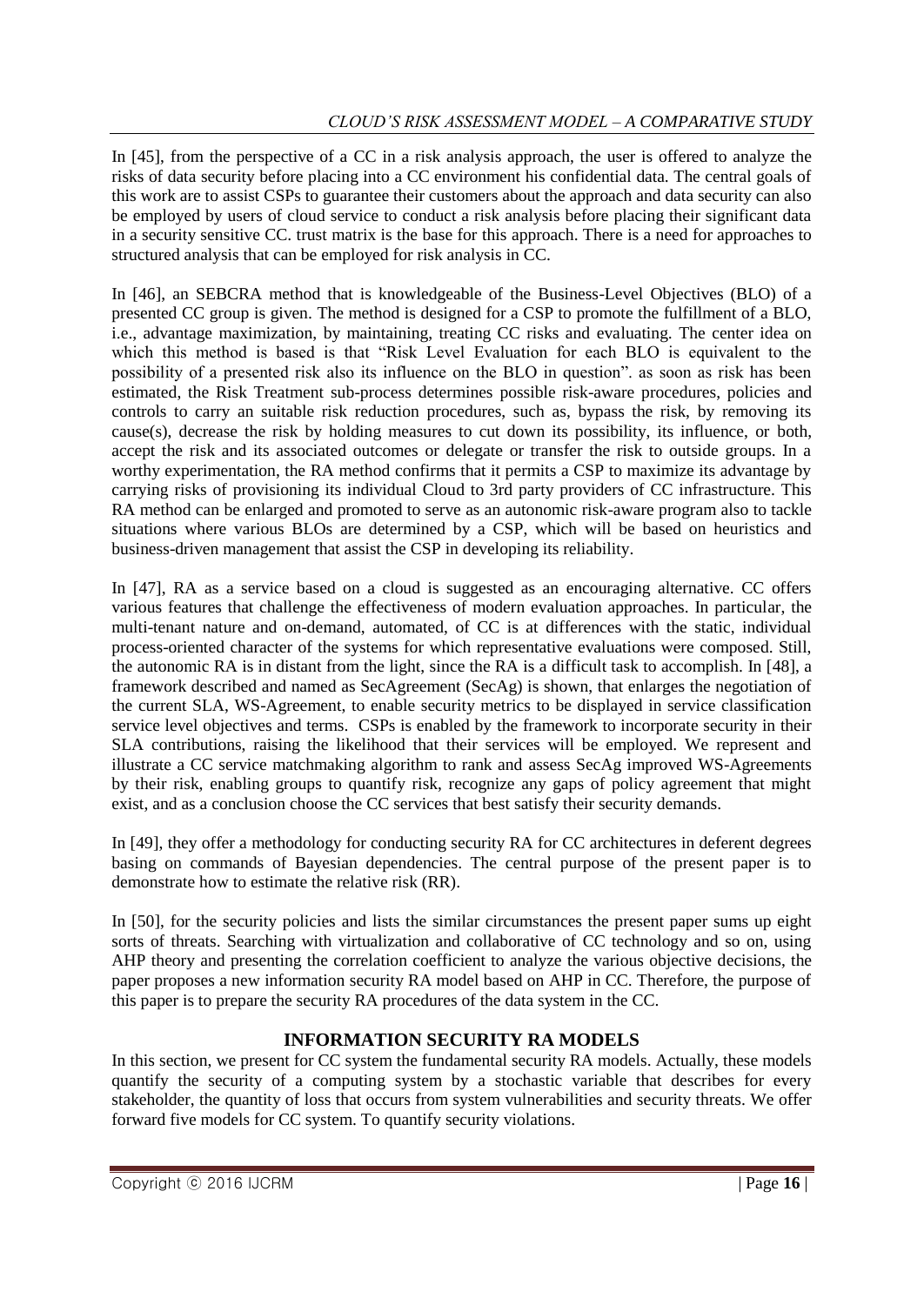#### **3.1 Sec Agreement**

In [18], Hale et al. showed a model under the name (SecAgreement) to allow CSPs to involve growing the possibility that their services will be employed. The method determines a cloud service matchmaking algorithm to estimate and value SecAg heightened SLA by their risk, enabling groups to quantify risk, recognize any policy agreement gaps that possibly exist, and consequently pick the cloud services that best fit their security requirements.

# **3.2 The Mean Failure Cost (MFC)**

A security metric called MFC introduced by Ben Aissa et al., in [17], its purpose is to quantify the security of a CC system by the statistical tools of the stochastic variable that outlines for each stakeholder, the quantity of loss that occurs from system vulnerabilities and threats of security. The MFC changes by stakeholder and considers the variety of the stakes that a stakeholder has in fitting each security condition. The infrastructure in question reveals the advantages that stakeholders possess in every security provision, the dependency of security conditions on the development of architectural elements and the influence that security threats possess on these elements.

This matrix defines which threats change which elements and evaluate the possibility of success of every threat in light of perpetrator performance and potential counter-measures. Generation of the threat vector: it describes the possibility that a threat grows during the unitary time of operation.

#### **3.3 MFCext and MFCint**

A new model for quantifying security threats risks was proposed by Jouini et al. in [7] by viewing an order of the recognized threats: the MFCext and MFCint. In fact, in order to know the source of threats, threats are classified using their sources shared data systems and particularly the CC systems to evolve suitable strategies to stop or lessen their influences. Using threat sources dimensions as a base in order to manage threats sources. According to a model of two dimensions named External and Internal, the security threat for the model is interference is partitioned into subspaces.

#### **3.4 The MFC Extension model (MFCE)**

A new security metric for IS and for CC environment especially is suggested by Jouini et al, in [5], the MFCE. The model has relied on an order model named as the Hybrid threat Classification (HTC) and introduced in [9]. The HTC is the generic model that attaches criteria of several characteristics or threats or like intent, threat source, motives, threat perpetrators and threats consequences.

The focus of The MFCE model is on perfecting the evaluation of the influence matrix IM and the vector PT of the (MFC) proposed before. This model permits investigating the influence of an entire class of threats rather than an insignificant threat. In fact, in terms of time, threats are variable and security clarifications vary over time.For the IM, it was produced two new matrices: the IM and the CM.

# **3.5 Multi-dimensional Mean Failure Cost Model (M2FC)**

Jouini et al. suggest, in [10], select the approach of multi-dimensional to evaluating security threats. They suggest a novel model for evaluating the failure cost of an IS security that regard threats dimensions to adequately evaluate threats risks. The model named M2FC and reflected that the threat world is split into various threats views each possessing different orthogonal dimensions. In fact, every security threat shows various features, described as perspectives, which raise the risk level faced by a system. These perspectives are able to divide this space into many parts named as dimensions.

For decomposition object, the model holds a head dimension in the threat world to permit concentrating more on one dimension than the rest of the dimensions. For instance, to evaluate failure cost of the dimensions per architectural elements regards we determine the elements dimension as the leading one. In other circumstances, we would like to concentrate not on elements only on deployment position of the enterprise, next we will surely have the mean failure cost per area. Its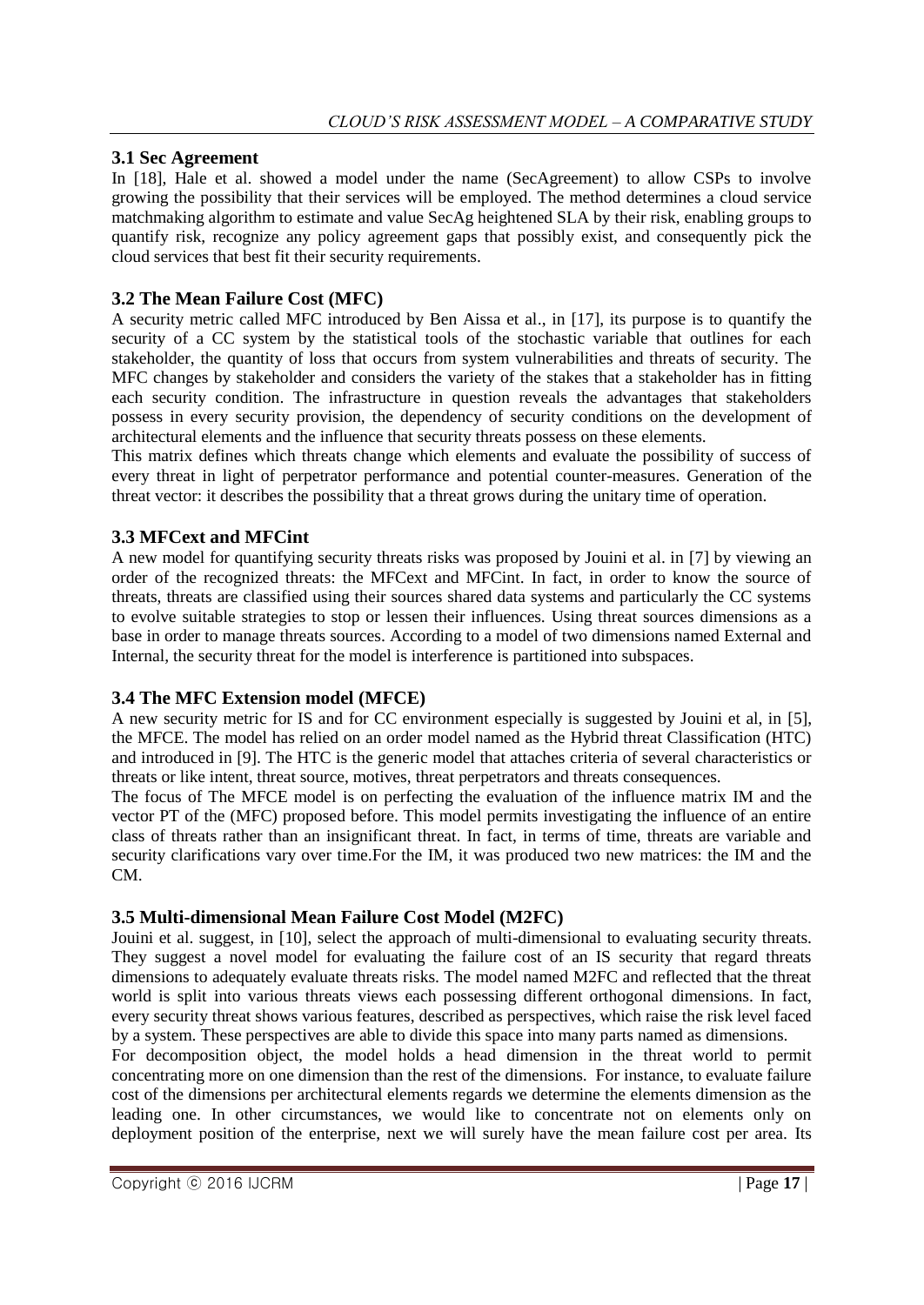considerable takes into account in the M2FC model the stakeholders' evaluation of the cost associated with their demands with regard to the components of two dimensions.

#### **COMPARATIVE ANALYSIS**

To compare in larger detail the three distinct methods is the purpose of the study of the four QtRA models for CC systems also to present advantages and limits for every model. The model of SecAgreement is a quantitative approach that is employed to distinguish between CSPs to choose the best one depending on the estimate of the risk factor of every one plus do not assess risks according to security violations for the environment of CC.

Several advantages are arising from The MFC. Additionally, in financial terms, it quantifies the system security, particularly, in a case of how much every stakeholder in the system stands to lose as a consequence of security system vulnerabilities and threats. Indeed, this metric alters in relation to the stakes that every stakeholder has in fitting every security demand. However, it displays certain deficiencies. After investigating and analyzing the MFC metric and security threats, we noticed the following MFC limits:

- Security threats over time are variable and evaluative and have various features, and there is the hierarchical structure or no logical in PT vector among the several cataloged threats as they are not based on a distinct characteristic to distinguish them.
- Underestimation of the MFC: the term employed to describe the ambiguous threat in the PT, this can drive to a projection between the different threats i.e. each threat may refer to different sources at once and therefore it is counted multiple times, so we have an underestimation of the mean failure cost.
- This method when used by users to derive threats may have totally different outcomes.
- The source of threats risks cannot identify by the Managers in order to recommend suitable countermeasures.
- Toward the structure of security threats, The MFC is considered blind. It supposes that any failure because of a threat is a failure with regard to the entire specification. Yet stakeholders can possess several stakes in various security threats perspectives and dimensions which are not indicated in the MFC.

The MFCint and The MFCext present the crucial threats range to support managers to select the proper countermeasures. They promote the analysis of the system vulnerability. They define the sort of solution to decrease the normal value of failure. In fact, employing the threat analysis source dimension, they enable classifying the origin of the threats range to let managers focus on the intervention range producing the larger mean failure costs. Nevertheless, it does not take into account all threats features and just count one standard which does not correctly report a threat (like the source), therefore in security failure, they do not present true measure on the cost. In addition, the estimated criteria (source) are based on a binary order while threat sources may involve 3 subclasses. On the basis of a threats classification model, The MFCE considers threat classification and enables providing a threat clarification by section, the present model does not express the cost depending on the dimensions of security threats. Moreover, we showed out that the adopted threats model of classification is not full model in the manner of size. Furthermore, if managers desire to identify critical measures or dimension that affects the cost consequences of security failure, they cannot define them employing these models. Therefore we need to generate a metric that correctly evaluates security violations and provides significant dimension to adequately control security policies in

affect procedures of the cost of security failure, they are unable to determinate them utilizing these models. Eventually, this M2FC is an enhancement of the MFC 17. This model alters by stakeholder and takes into account the variance of the stakes that a stakeholder has in fitting every security demand still it

groups. Accordingly, if the decisions makers require possessing critical criteria or dimensions that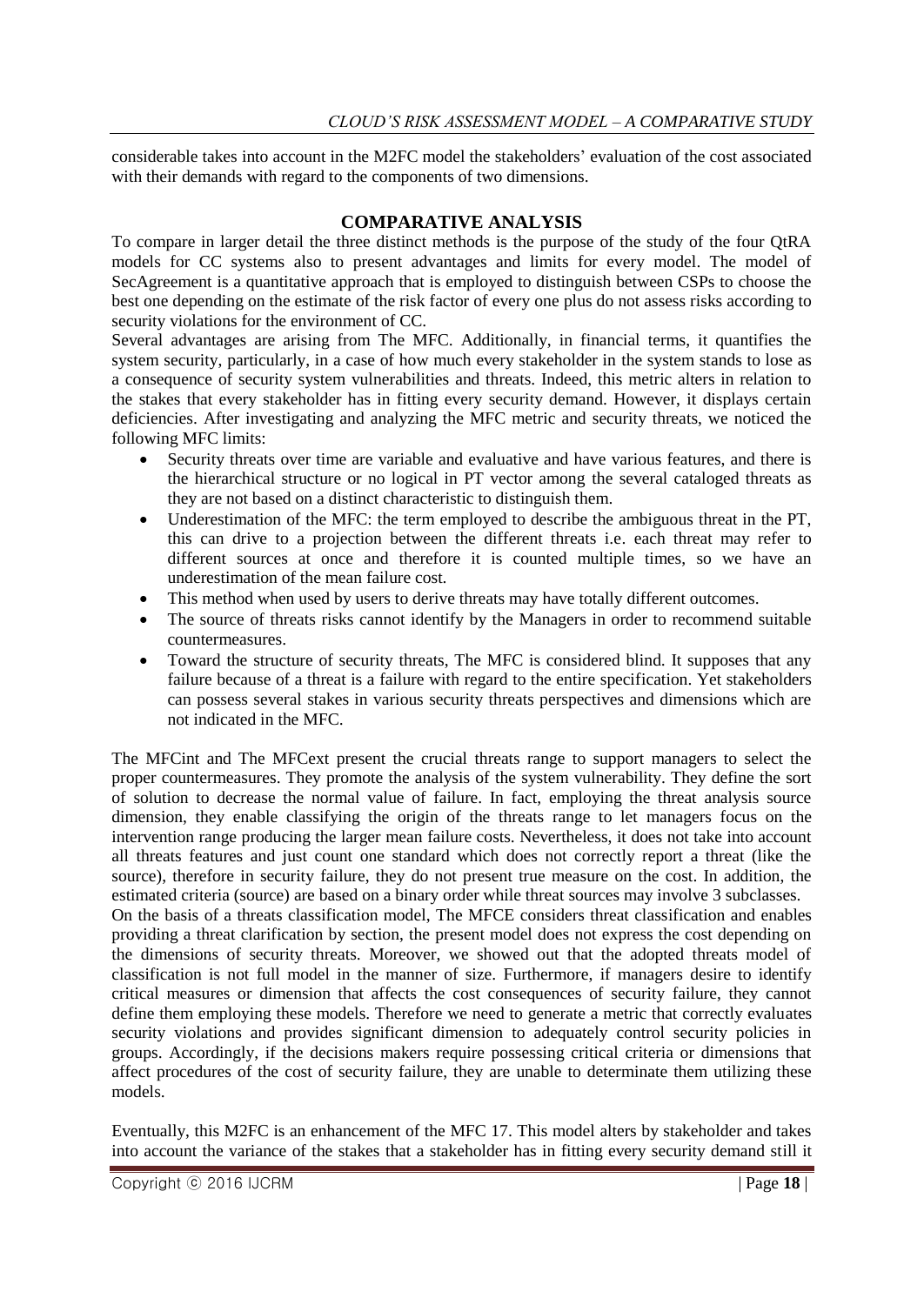does not take into account threat dimensions and perspectives. Furthermore, this it views as a multidimensional presence as a threat includes many dimensions, to reduce the security it takes into account threats perspectives risk to every system and it considers variations in systems like differences in the deployment, elements, and variations in user admittance policies. Therefore, it takes into account threats dimensions features and enables recognizing significant dimensions that cause the highest costs.

#### **CONCLUSION**

Regarding risk assessment, Cloud computing poses new challenges. These involve the estimation of a dynamic environment, in accordance with loose edges, as well as an unfamiliar risk profile that is influenced by different threats and opponents and arises from varied locations (e.g., co-tenants, the provider, the technology itself, etc.). Such estimates include a level of confidence on the concept that different, alternating third parties will present secure services.

Risk evaluation is a fundamental tool in the wheel of Data Management of Security. It is necessary for enterprises to utilize a well-structured and systematic process for evaluating data security risks to its assets. The foremost goal of the study is to compare, review and quantitative model of a security risk for Cloud Computing systems because these systems serve a possibility technology for firms that improve organizations' brand also decrease cost. The outcomes will end with a comparison that benefits decisions makers to choose the proper models to evaluate security risks for CC situation and indeed for other data systems. In fact, it serves to assess the models' applicability to a group and their precise needs.

#### **REFERENCES**

- **[1]** A. J. Ferrer, F. Hernandez, J. Tordsson, E. Elmroth, A. Ali Eldin, C. Zsigri, R. Sirvent, J. Guitart, R. M. Badia, K. Djemame, W. Ziegler, T. Dimitrakos, S. K. Nair, G. Kousiouris, K. Konstanteli, T. Varvarigou, B. Hudzia, A. Kipp, S. Wesner, M. Corrales, N. Forgo, T. Sharif, and C. Sheridan, ―Optimis: A holistic approach to cloud service provisioning,‖ Future Generation Computer Systems, vol. 28, no. 1, pp. 66 – 77, 2012.
- **[2]** K. Djemame, I. Gourlay, J. Padgett, K. Voss, and O. Kao, Market-Oriented Grid Computing, R. Buyya and K. Bubendorfer (Eds.). Wiley, 2009, ch. Risk Management in Grids.
- [3] X. Zhang, N. Wuwong, H. Li, and X. Zhang, "Information security risk management framework for the cloud computing environments," in Proceedings of the 2010 10th IEEE International Conference on Computer and Information Technology, ser. CIT '10. Washington, DC, USA: IEEE Computer Society, 2010, pp. 1328–1334.
- [4] J. O. Fit 'o and J. Guitart, "Business-driven management of infrastructure-level risks in cloud providers," Future Generation Computer Systems, vol. 32, pp. 41–53, Mar. 2014.
- [5] P. Saripalli and B. Walters, "Quirc: A quantitative impact and risk assessment framework for cloud security," in Proceedings of the 2010 IEEE 3rd International Conference on Cloud Computing, ser. CLOUD '10. Washington, DC, USA: IEEE Computer Society, 2010, pp. 280–288.
- [6] K. Djemame, J. Padgett, I. Gourlay, and D. Armstrong, "Brokering of risk-aware service level agreements in grids," Concurrency and Computation: Practice and Experience, vol. 23, no. 7, 2011.
- **[7]** Mell P, Grance T. Perspectives on cloud computing and standards. National Institute of Standards and Technology (NIST). Information Technology Laboratory; 2009.
- **[8]** CSS, White paper on software and service architectures, Infrastructures and Engineering Action Paper on the area for the future EU competitiveness Volume 2.
- **[9]** Van Scoy, Roger L. Software Development Risk: Opportunity, Not Problem
- **[10]** R. Farrell, "Securing the cloud-governance, risk and compliance issues reign supreme," Information Security Journal: A Global Perspective, vol. 19, pp. 310–319, 2010.
- **[11]** ISO 31000:2009, Risk management—Principles and guidelines
- [12] Vishal Visintine, "An Introduction to Information Risk Assessment", GSEC Practical, Version 1.4b, August 8, 2003
- **[13]** Harms-Ringdahl, L. (2001) Safety analysis: Principles and practice in occupational safety. CRC Press.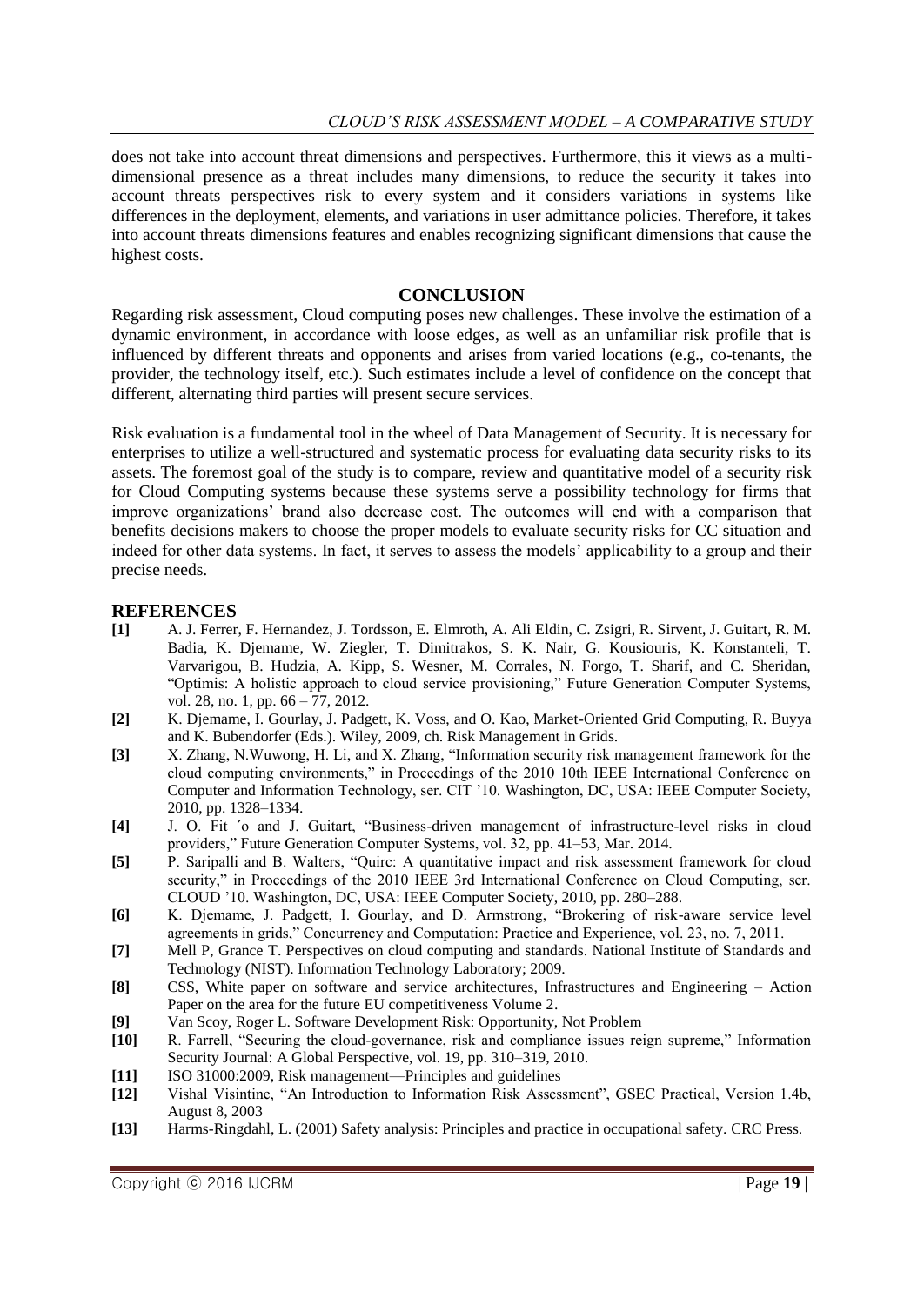- **[14]** Operationally Critical Threat, Asset and Vulnerability Evaluation (OCTAVE), Carnegie Mellon Software Engineering Institute, Juin 1999.
- **[15]** Method Harmonized Risk Analysis (MEHARI) Principles and mechanisms CLUSIF, Issue 3, October 2004.
- **[16]** DCSSI (2004). EBIOS Expression of Needs and Identification of Security Objectives. http://www.ssi.gouv.fr/en/condence/ebiospresentation.html, France.
- **[17]** ISO/IEC 27005 (2008). Information technology -Security techniques Information security risk management. International Organization for Standardization, Geneva.
- **[18]** ISO/IEC 27001 (2005). Information technology -Security techniques Information security management systems - Requirements. International Organization for Standardization, Geneva.
- **[19]** Jouini M, Ben Arfa Rabai L, A Security Risk Management Metric For Cloud Computing Systems, International Journal of Organizational and Collective Intelligence (IJOCI) 2014;4(3): 1-21.
- **[20]** Jouini M, Ben Arfa Rabai L. Surveying and Analyzing Security Problems in Cloud Computing Environments, The 10th International Conference on Computational Intelligence and Security (CIS 2014); 2014. p. 689-493.
- **[21]** Jouini M, Ben Arfa Rabai L. Mean Failure Cost Extension Model Towards A Security Threats Assessment: A Cloud Computing Case Study, Journal of Computers (JCP) 2015;10(3):184-194.
- **[22]** Saripalli, P., & Walters, B. QUIRC: A quantitative impact and risk assessment framework for cloud security. Proceedings of the IEEE 3rd International Conference on Cloud Computing 2009, 280–288.
- **[23]** Jouini M, Ben Arfa Rabai L, Ben Aissa A, Mili A. Towards quantitative measures of Information Security: A Cloud Computing case study, International Journal of Cyber-Security and Digital Forensics (IJCSDF) 2012;1(3):265-279.
- **[24]** Ben Arfa Rabai L, Jouini M, Ben Aissa A, Mili A. A cybersecurity model in cloud computing environments, Journal of King Saud University - Computer and Information Sciences; 2013.
- **[25]** IDG Cloud Computing Survey, Cloud Continues to Transform Business Landscape as CIOs Explore New Areas for Hosting, http://www.idgenterprise.com/news/press-release/cloud-continues-totransform-business-landscape-as-cios-explore-new-areas-for-hosting, 2014.
- **[26]** Theoharidou, M., Mylonas, A., Gritzalis, D.: A risk assessment method for smartphones. In: Proc. of 27th IFIP Infοrmation Security and Privacy Conference, pp. 428-440 (2012)
- [27] Z. Xuan, N. Wuwong, et al., "Information security risk management framework for the Cloud Computing environments," in 2010 IEEE 10th International Conference on Computer and Information Technology (CIT), 2010, pp. 1328-1334.
- **[28]** Butler, S.A., Security Attribute Evaluation Method: A Cost-Benefit Approach, (2002), 232.
- **[29]** Ekelhart, Fenz, Klemen and Weippl, Security Ontologies: Improving Quantitative Risk Analysis, (2007), 156a.
- **[30]** Feather, M. and Cornford, S. Quantitative risk-based requirements reasoning. Requirements Engineering, 8 (4),pp. 248-265.
- **[31]** Mkpong-Ruffin, I., Umphress, D., Hamilton, J. and Gilbert, J. Quantitative software security risk assessment model , ACM workshop on Quality of protection, Alexandria, Virginia, USA, 2007.
- [32] Gamal A. Awad, Elrasheed I. Sultan Noraziah Ahmad, N. Ithnan, "Multi-objectives model to process security risk assessment based on AHP-PSO", Modern Applied Science Vol. 5, No. 3; June 2011
- **[33]** J. A. Zachman, A Framework for information systems architecture,IBM Systems Journal, Vol 26. No 3, 1987
- **[34]** A. Morali and R. J. Wieringa, Risk-based confidentiality requirements specification for outsourced IT systems, pp. 199-208, Proceedings of the 18th IEEE International Requirements Engineering Conference, 2010, DOI 10.1109/RE.2010.30 148 | P a g e www.ijacsa.thesai.org
- **[35]** C. S. Yeo and R. Buyya, Integrated risk analysis for a commercial computing service in utility Computing, Journal of Grid Computing, Vol 7,No.1,pp.1-24,ISSN:1570- 7873,Springer,Germany,March 2009
- **[36]** Min Luo, Liang-Jie Zhang and Fengyun Lei, An Insurance Model for Guaranteeing Service Assurance, Integrity and QoS in Cloud Computing, pp. 584-591, Proceedings of 2010 IEEE International Conference on Web Services, DOI 10.1109/ICWS.2010.113
- **[37]** J. Oriol Fitó, Mario Ma\_as and Jordi Guitart, Towards Business driven Risk Management for Cloud Computing, pp. 238-241, Proceedings of 2010 Int. Conf. on Network and Service Management
- **[38]** A. Juan Ferrer, F. Hernandez, J. Tordsson, E. Elmroth, C. Zsigri, R. Sirvent, J. Guitart, R.M. Badia, K. Djemame, W. Ziegler, T. Dimitrakos, S.K. Nair, G. Kousiouris, K. Konstanteli, T. Varvarigou, B. Hudzia, A. Kipp, S. Wesner, M. Corrales, N. Forgo, T. Sharif, and C. Sheridan, OPTIMIS: a Holistic